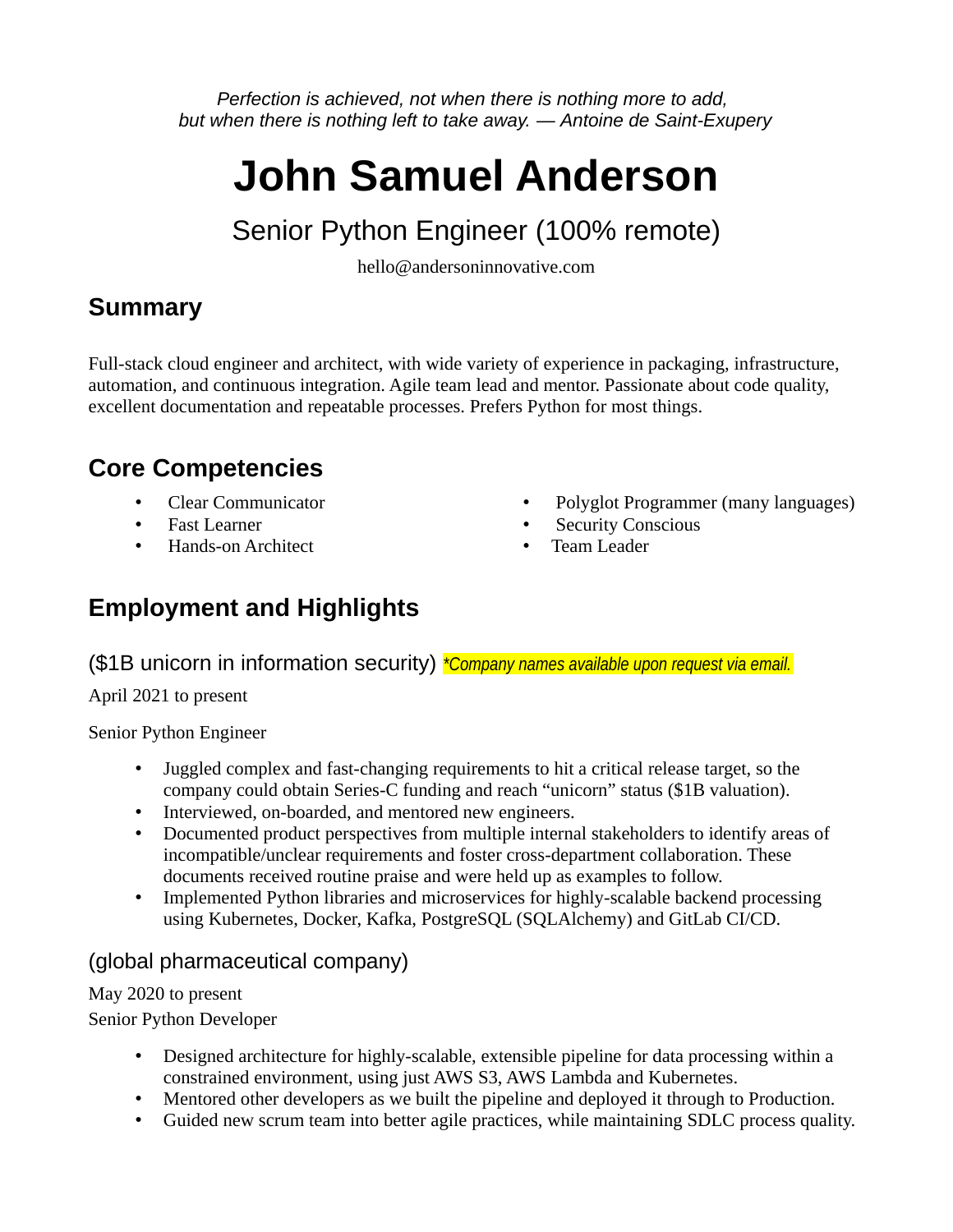- Supported existing pipeline deployments.
- On-boarded new pipeline projects and developers around the globe (Europe to East Asia).
- Interfaced regularly with stakeholders in medicine, business, security, and management.

## (US-based subsidiary of international business software company)

#### Apr 2019 to May 2020

Automation Engineer

- Automated user provisioning to multiple systems using Python in Docker.
- Built and improved CICD pipelines using Docker, docker-compose, bash and Python.
- Hardened user-data bootstrap process for AWS EC2.
- Documented and clarified architecture and requirements.

#### (growing telecommunications- and training-related company)

Mar 2019 to Apr 2019

Senior Software Engineer, Data Engineering

• Crafted custom Python scripts to upload sample data for machine learning reprocessing.

#### (nationwide provider of Internet hosting services)

Dec 2018 to Feb 2019

Python Developer

- Updated Python dependencies to latest libraries, resolving outstanding known security flaws and bugs in older versions.
- Debugged SAML 2.0 integration issues during local Portal testing.
- Built Docker-based (unit, functional, integration and smoke) tests for local Portal development (using Python).
- Enhanced the Motor project (REST API into kubernetes Tiller) with NewRelic Monitoring using Go (golang) agent.
- Enhanced Portal with HTTP `Via` header (in Lua OpenResty extensions to nginx), so proxied services can respond appropriately across staging and production environments.
- Deployed updated Motor with new Secrets to OpenShift cluster using Helm Charts.
- Assisted other teams with questions about OpenShift, Helm Charts, s2i and Docker-based builds.

#### (startup in Information Security sharing)

#### February 2015 to November 2018

Platform Engineer

- Turned User Interface mockups into working clickable front-end code, including charts.
- Built extensible ETL framework to import widely-varying data (CSV, JSON, RSS, XML, etc.) into STIX/CybOX (in Python/Django).
- Converted team from npm to yarn to increase development team happiness.
- Proposed and demonstrated potential code and standard enhancements to the open-source STIX/CybOX standards bodies (governed by OASIS).
- Integrated Big Data backends to handle millions of records.
- Crafted custom MongoDB code to correct data issues for clients.
- Collected and streamlined on-boarding and internal process documentation.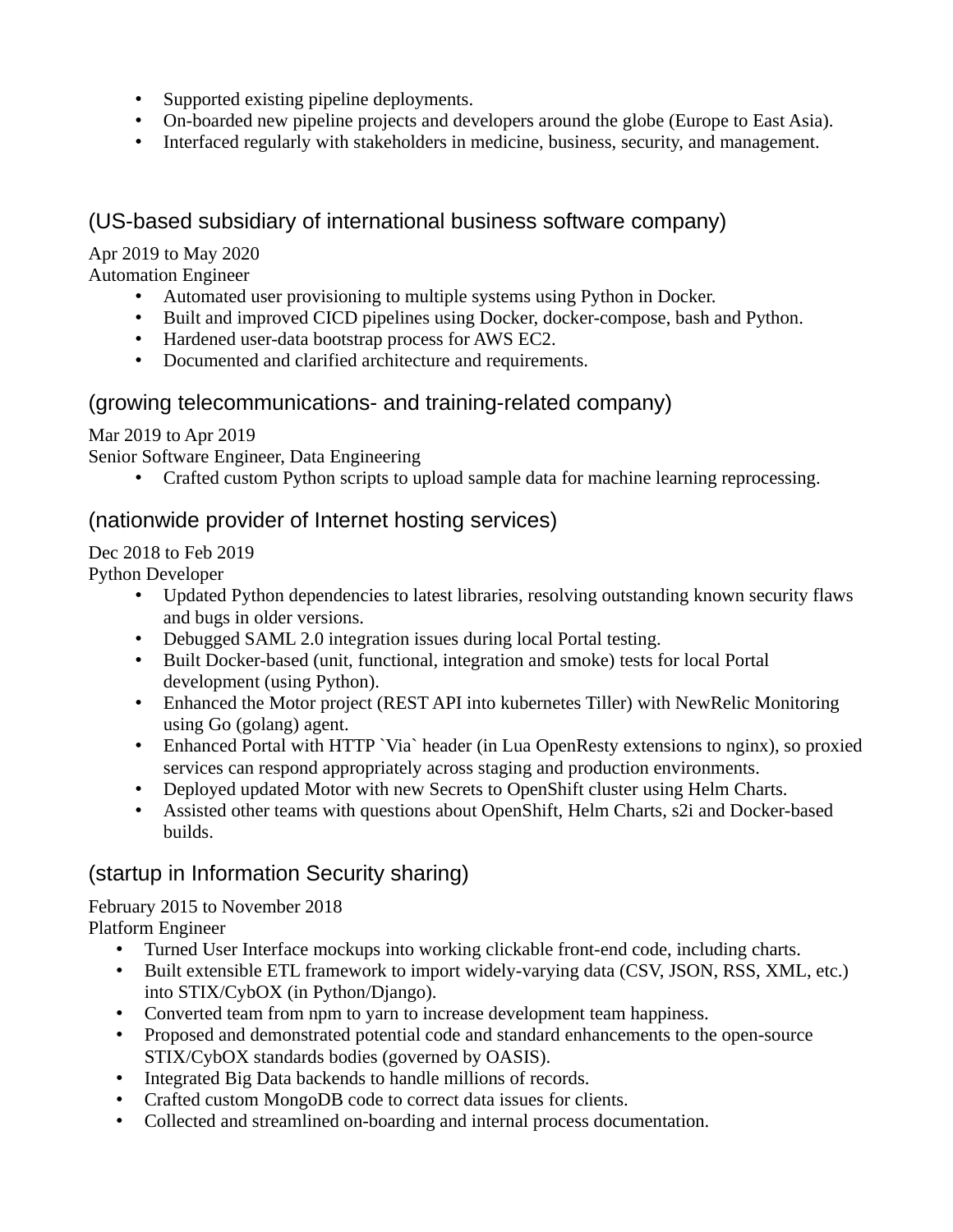- Built pluggable Python/Django apps to extend core application functionality.
- Worked closely with CEO and Product Team to refine product feature requirements.

## (video translation provider for deaf telecommunications)

#### Feb 2015 to Jun 2015

Principal Engineer

- Reduced Python style (PEP-8) violations from 40,000+ down to zero by aggressively beautifying code with reporting via Jenkins.
- Aggressively authored Python, JavaScript and browser unit tests for back- and front-end code and integration (PyUnit, QUnit, Selenium).
- Transformed legacy monolithic code into tight modules for maintainability.

## (nationwide health insurance provider)

#### Sep 2013 to Feb 2015

Senior Development Team Lead and Web Application Architect

- Implemented bug fixes and new features in branded Python/Django application.
- Implemented a Python Package Index on Nexus Artifact store to streamline development.
- Lead daily stand-up scrum meetings for a distributed team.
- Standardized deployment process.
- Triaged critical issues on Production servers, when needed.
- Deployed and maintained internal cloud application servers for various stages of testing.
- Copiously documented the platform, on-boarding documents and the future roadmap.

# (international provider of operating systems and open-source software)

Jan 2011 to Dec 2013

Software Developer and Subject-Matter Expert on SAML 2.0 Security Integration (contract)

- Built secure Python/Django Identity Provider to connect Ubuntu users to SalesForce.com and Google Apps.
- They hired me as a SAML 2.0 expert based on my open-source library: <https://github.com/guitarmanvt/django-saml2-idp>

# (niche investment advisors with technology focus)

#### Jan 2011 to Jun 2013

Web Application Developer

- Employed and trained a Python/Django developer to service this client.
- Mentored junior developer in RML-based PDF report creation with Python/Django.
- Built custom ETL tools in Python/Django to import/export account and transaction data to/from multiple financial sources.

#### (global entertainment and communications company)

Sep 2012 to Feb 2013

Web Application Developer

• Migrated PHP websites to more-efficient Python/Django platform and polished look-and-feel.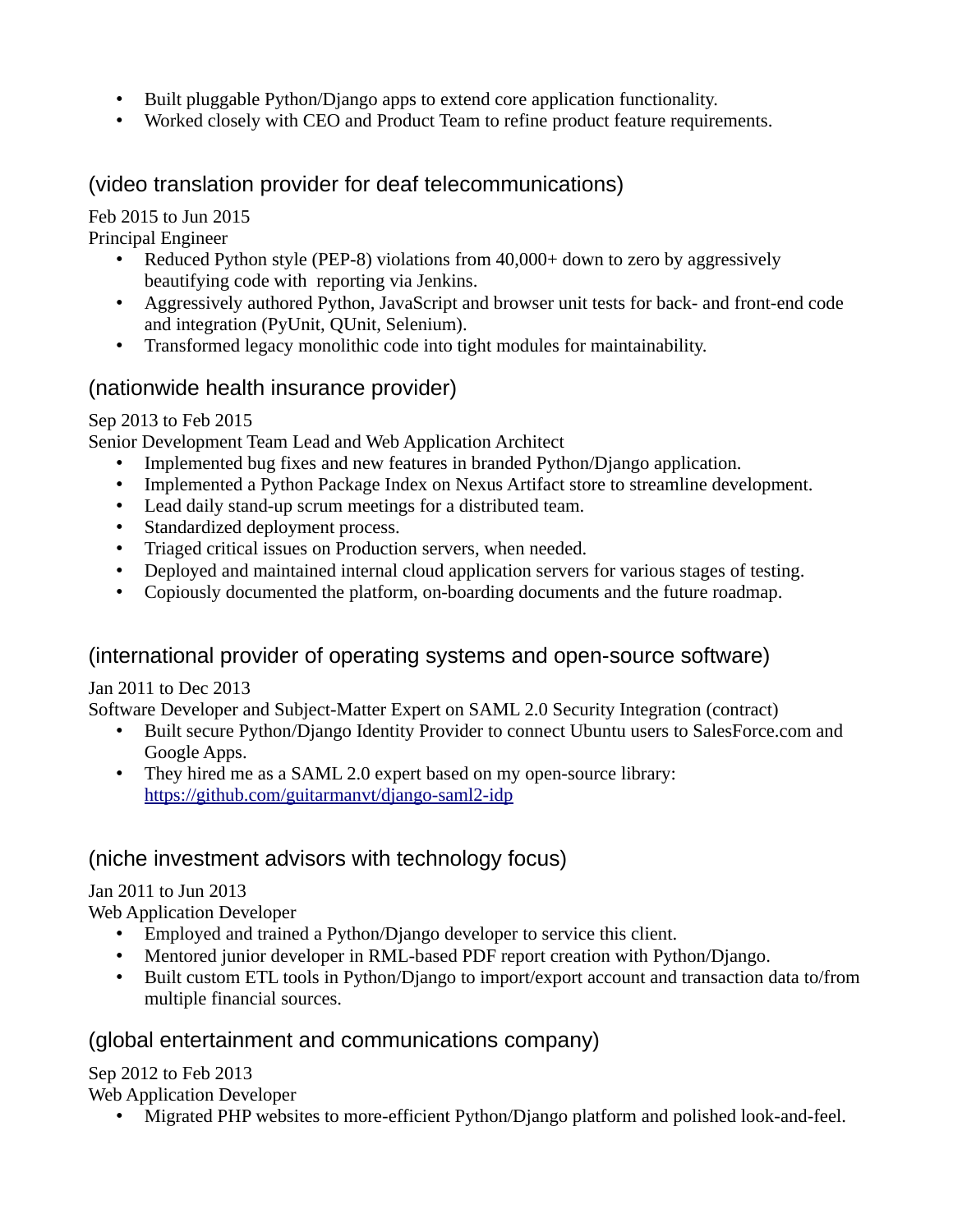# (nationwide Christian ministry organization)

Jul 2012 to Sep 2012

Web Application Developer (contractual)

• Mentored another contractor during a development contract.

## (international Christian linguistics organization)

Python Developer, Systems Architect, and Integrator

- Coordinated significant changes to the corporate Software Development Life Cycle (SDLC) with other departments.
- Lead scrum team in several Python/Django projects.

## (regional gas measurement services provider)

• Programmed RS-232 serial communications link between PCs and specialized machinery.

# **Selected Skills**

- API Development (6 years)
- Agile Development Methodology (10+ years)
- Algorithm Programming (10+ years)
- Amazon Web Services (3 years)
- Analysis of Business Problems and Solution Discovery (10+ years)
- Automation of business processes (9 years)
- Boto3 Python Integration for Amazon Web Services
- Business Process Analysis, Documentation and Implementation (10+ years)
- Celery Distributed Task Queue (4 years)
- Code Coverage (4 years)
- Computer and Network Security (10+ years)
- Continuous Integration, Code Quality and Test-Driven Development (TDD) (6 years)
- CybOX Information Security Standard (4 years)
- Cyber Threat Intelligence (4 years)
- Databases and Protocols (10+ years)
- DevOps (10+ years)
- Django REST Framework (4 years)
- Django Web Framework (10+ years)
- Docker and docker-compose
- Full-stack Web Developer
- git/GitHub/GitLab, hosting, Issues and Pull Requests (9 years)
- Jenkins BlueOcean Pipelines (1 year)
- Jenkins Continuous Integration Server Configuration and Management (6 years)
- Kubernetes (1 year)
- Linux Shell Scripting
- Mentoring (9 years)
- NewRelic Application Monitoring (1 year)
- OpenShift Origin and OKD (1 year)
- PEP-8 code style (5 years)